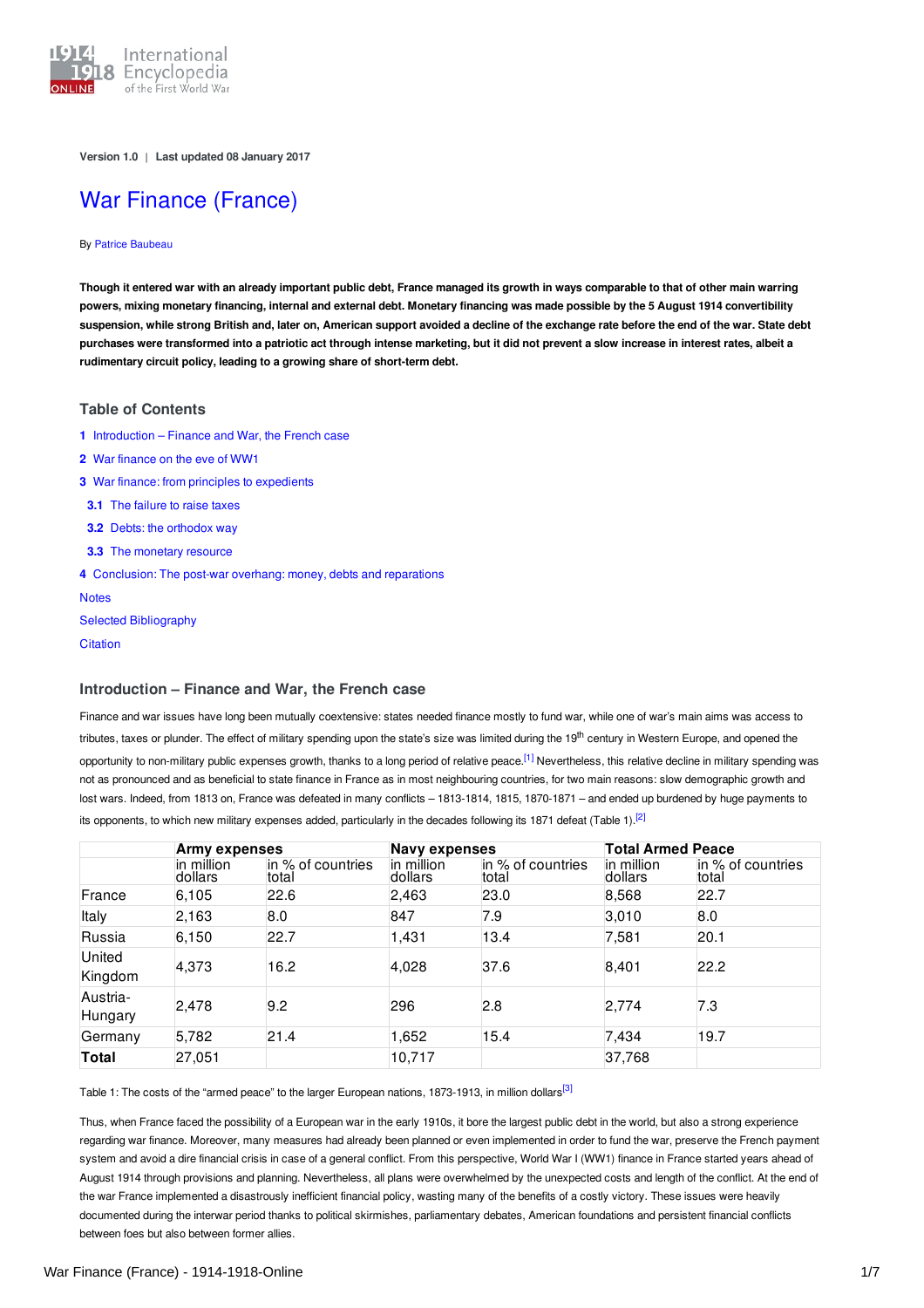## <span id="page-1-1"></span><span id="page-1-0"></span>**War finance on the eve of WW1**

In 1913, the French state was heavily indebted, over 33 billion French francs (FF),<sup>[\[4\]](#page-5-4)</sup> a debt accumulated for a great part to prepare for colonial and continental war or to pay for defeat. To be sure, the cost of this debt was limited due to the huge amount of French savings and the general trust towards French public finance, mirrored in the low interest rates paid by the state on its debt. Moreover, as the second (next to London) financial market in the world, and the first for public securities, Paris offered the best possible financial conditions to the French state. Nevertheless, the amount of fiscal resources devoted to debt interest payments stood at 34 percent in 1913. Worse though, the increase in military expenses following the first Moroccan crisis, in 1905, had led to temporary measures and special Treasury accounts that dissimulated the real budgetary conditions. The rising international tensions after 1911 further increased military expenses, while Parliament proved incapable of voting a budget on schedule. The state functioned mainly upon "provisional twelfth", i.e. monthly sums calculated from the previous year's budget before the current year's budget was voted. The situation got worse in 1913, with the "three years" law extending compulsory military service. All this led to the accumulation of over 1.2 billion French francs in floating debt to be consolidated. This process was hampered by political strife over tax issues, crucially the tax on *rentes* – the French state perpetually consolidated loans that had been tax-free since 1797. Finally, a consolidation loan was offered to the public in July 1914 (Table 4). It was too late to tidy up public finance, but left the syndicated banks burdened with unsold *rentes* when the crisis broke out. Besides, this explains why from 1911 on budget figures are both contradictory and unreliable, a situation that further deteriorated during the war, until 1926/1928 (Table 2).

<span id="page-1-2"></span>But this liability side was somehow balanced by a favourable asset side, partly the result of the slow French demographic movement and partly the result of a voluntary policy. Thanks to the fertility decline and a thrifty mentality, which led to a long-term balance of payment surplus, France was the second creditor nation with over 45 billion francs in foreign assets in 1914.<sup>[\[5\]](#page-5-5)</sup> This position had already been used to settle foreign transactions in 1870 and fund the 1871 *Emprunt de libération nationale,* and in 1914 the foreign securities portfolio was seen as a major asset to collateralize or finance foreign loans. [\[6\]](#page-5-6)

<span id="page-1-3"></span>

|                         | <b>RESOURCES</b>                    |                     |                                                                |                                                                                          |                        |                                                           | <b>EXPENSES</b>          |                       |              |                |              |                       |
|-------------------------|-------------------------------------|---------------------|----------------------------------------------------------------|------------------------------------------------------------------------------------------|------------------------|-----------------------------------------------------------|--------------------------|-----------------------|--------------|----------------|--------------|-----------------------|
|                         | <b>FISCAL</b>                       | SHORT-TERM<br>LOANS |                                                                | LONG-TERM<br>LOANS                                                                       |                        | <b>TOTAL</b>                                              | <b>CIVIL</b>             | <b>MILITARY OTHER</b> |              |                | <b>TOTAL</b> |                       |
| In<br>billion<br>francs | <b>Fiscal</b><br>resources advances | Central<br>banks    | <b>Treasury loans</b><br>and<br><b>Defense</b><br><b>Bills</b> | Long-<br>term<br><i><u><b>Trentes</b></u></i><br>land<br>Crédit<br>national<br>included) | Foreign Total<br>loans | resources expenses expenses expenses charge expenses minu | <b>Ordinary Military</b> |                       | <b>Other</b> | Debt           | Total        | Total<br>reso<br>expe |
| 1911                    | 4.7                                 |                     |                                                                |                                                                                          |                        | 4.7                                                       | 4.5                      |                       |              |                | 4.5          |                       |
| 1912                    | 4.9                                 |                     |                                                                |                                                                                          |                        | 4.9                                                       | 4.7                      |                       |              |                | 4.7          |                       |
| 1913                    | 5.1                                 |                     |                                                                |                                                                                          |                        | 5.1                                                       | 5                        |                       |              |                | 5            |                       |
| 1914                    | 4.2                                 | 3.9                 | 1.9                                                            | 0.5                                                                                      | 0.05                   | 10.55                                                     | $\overline{c}$           | 6.5                   | 0.5          | 1.4            | 10.4         |                       |
| 1915                    | 4.1                                 | 1.2                 | 8                                                              | 6.7                                                                                      | 2.8                    | 22.8                                                      | 2.5                      | 14.7                  | 3.1          | 1.8            | 22.1         |                       |
| 1916                    | 4.9                                 | 2.4                 | 12.4                                                           | 5.8                                                                                      | 8.8                    | 34.3                                                      | 2.8                      | 23.9                  | 6.8          | 3.3            | 36.8         |                       |
| 1917                    | 6.6                                 | 5                   | 12.6                                                           | 5.7                                                                                      | 11.9                   | 41.8                                                      | 4.1                      | 28.7                  | 7            | 4.8            | 44.6         |                       |
| 1918                    | 7.2                                 | 4.8                 | 3.7                                                            | 22.5                                                                                     | 8.7                    | 46.9                                                      | 5.4                      | 36.1                  | 8.1          | $\overline{7}$ | 56.6         |                       |
| 1919                    | 11.6                                | 8.4                 | 26.2                                                           | 7.3                                                                                      | 11.3                   | 64.8                                                      | 9.2                      | 18.2                  | 18.9         | 7.9            | 54.2         |                       |
| 1920                    | 20.1                                | 0.8                 | 3.5                                                            | 35.5                                                                                     | $-0.5$                 | 59.4                                                      | 11.4                     | 7.6                   | 27.4         | 11.7           | 58.1         |                       |
| 1921                    | 23.1                                | $-2$                | 10.3                                                           | 9.1                                                                                      | 2.7                    | 43.2                                                      | 9.9                      | 6                     | 24.1         | 11.1           | 51.1         |                       |
| 1922                    | 24.2                                |                     |                                                                |                                                                                          |                        | 24.2                                                      | 7.7                      | 5                     | 22.6         | 13.6           | 48.9         |                       |
| 1923                    | 27.7                                |                     |                                                                |                                                                                          |                        | 27.7                                                      | 6.5                      | 4.8                   | 21.7         | 12.8           | 45.8         |                       |
| 1924                    | 31.1                                |                     |                                                                |                                                                                          |                        | 31.1                                                      |                          |                       |              |                | 40.2         |                       |

<span id="page-1-4"></span>Table 2: General outlook on state expenses and resources, 1911-1924, in billion French francs<sup>[\[7\]](#page-5-7)</sup>

Caption: (a) Banque de France and Banque de l'Algérie; (b) rentes and Crédit national included. These figures are a best-guess: many expenses were reported from one year to the other, and the global matching between expenses and resources was extended over several years thanks to Treasury special accounts and operations and various bank advances and short-term loans, most of which do not appear here. It is not even possible to arithmetically balance resources and expenses over several years because of the biases introduced by the war and post-war inflation.

<span id="page-1-10"></span><span id="page-1-9"></span><span id="page-1-8"></span><span id="page-1-7"></span><span id="page-1-6"></span><span id="page-1-5"></span>Another "liability" was the Banque de France (BDF). Its metallic reserve was by far the world's largest, although it still contained a large proportion of silver, and its ability to circulate a large number of banknotes under the inconvertibility regime had been fully demonstrated between 1870 and 1878.<sup>[\[8\]](#page-5-8)</sup> This huge "war chest" was supplemented by the also very large gold and silver circulation and hoardings in France, also the world's largest.<sup>[\[9\]](#page-5-9)</sup> Consequently, the BDF had been at the heart of war planning in three different directions. First, innovative credit provisions had been designed to fund credit-based supply stocks in military strongholds through discount (revolving-credit) mechanisms. Second, the 3 July 1877 law, a clear by-product of the Franco-Prussian war, allowed requisitions (of animals, vehicles and so on) to be paid for by Treasury bonds, a provision partially enforced from August 1914 to January 1915, when full monetary payments were resumed.<sup>[\[10\]](#page-5-10)</sup> Third, secret provisions between the state (Treasury) and the BDF had been negotiated in 1890 and renewed every six months.<sup>[\[11\]](#page-5-11)</sup> A longer-term convention was negotiated in the aftermath of the 1911 crisis to provide 2.9 billion francs in short-term credits to the state in case of a war outbreak, and to circulate low-denomination banknotes to make for the eventual vanishing of fine silver and gold coins from circulation.<sup>[\[12\]](#page-5-12)</sup> As Bernard Serrigny wrote, doubtlessly echoing contemporary beliefs: "This power of the Banque constitutes our true war chest,"<sup>[\[13\]](#page-5-13)</sup> echoing the inaugural speech of Georges Pallain [\(1847-1923\)](http://encyclopedia.1914-1918-online.net/index/names/172300231) as the BDF's governor, 4 January 1898: "in case of national alarm,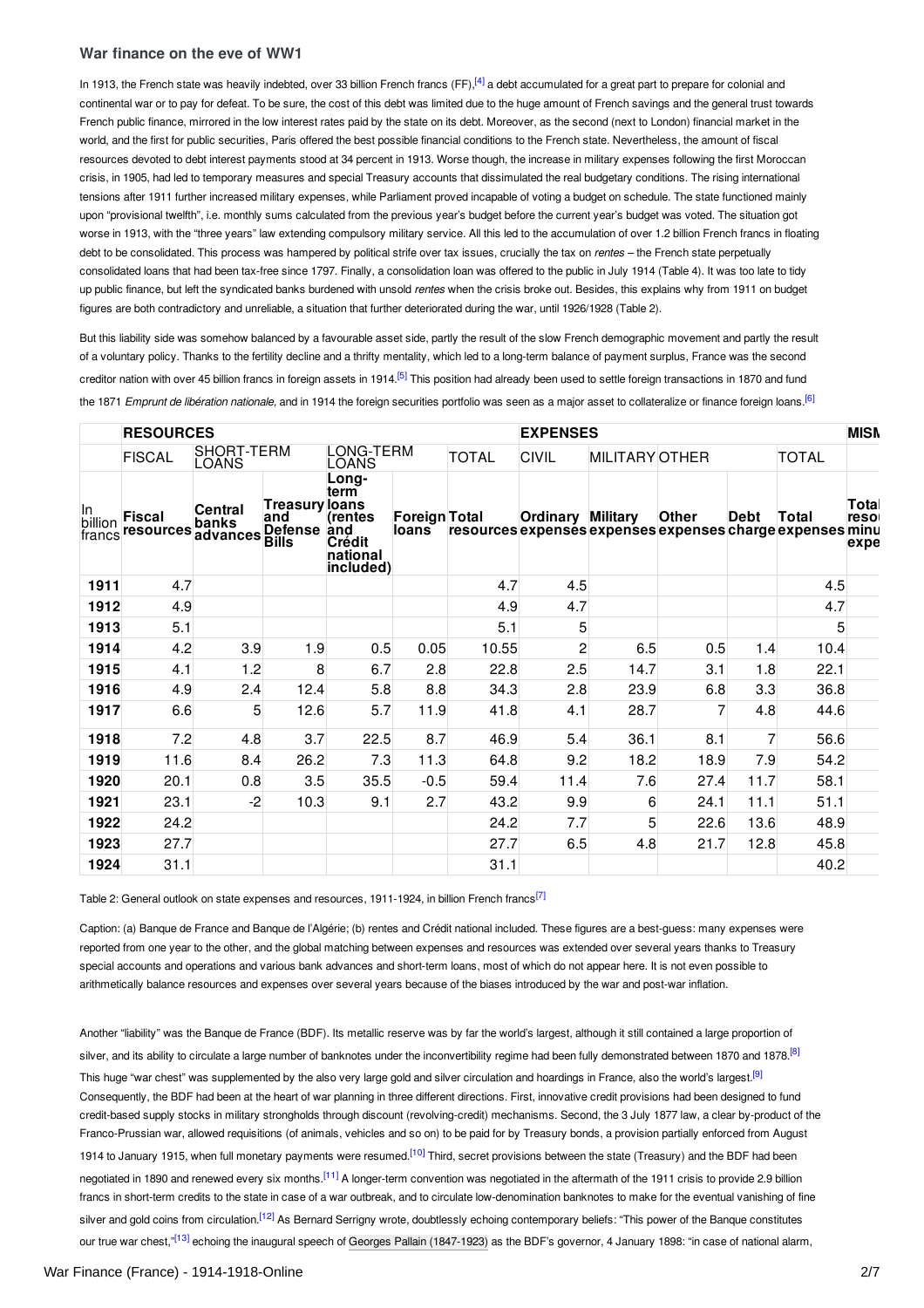<span id="page-2-5"></span><span id="page-2-4"></span><span id="page-2-3"></span>Contrary to Norman Angell's idea that a general war was economically impossible because the economy rested on trust-dependent credit,<sup>[\[15\]](#page-5-15)</sup> some contemporary authors concluded the opposite. Serrigny thus wrote in 1909, about a French-German war to come, that "the fight as organized by the two opponents is economically and socially possible, but at the price of enormous sacrifices during the conflict and of very real sufferings after peace is concluded."<sup>[\[16\]](#page-5-16)</sup> But the author also tried to show, drawing from the 1871 German example, that an economically developed country would draw no economic profit from territorial gains. Thus, war, while becoming costlier, had to aim at other goals than wealth – an outcome that was overlooked before and during the conflict. Looking at the different ways to fund the war, Serrigny also correctly foresaw that taxes would not be up to the task. To most, the solution laid in debt flotation, both at home and abroad, but inflation played a key role.

## <span id="page-2-0"></span>**War finance: from principles to expedients**

The Treasury expenses between 1914 and 1919 (demobilization year) were above 200 billion francs (in nominal value) i.e. about twice the nominal value of the 1913 GDP and about six times the amount of total Treasury expenses in normal times. They were mainly military in nature. And this does not even account for war-related post-1919 expenses (see Table 2). The breakdown of Treasury receipts clearly reveals the perilous wartime experience of French finance.

#### <span id="page-2-1"></span>**The failure to raise taxes**

When war broke out, fiscal reforms had already been implemented in relation to military expenses: taxation on financial assets was a key political issue in 1913-1914 and again during and after the war, the reason for several cabinet resignations. It was related to the income tax issue, fiercely debated in the years preceding the war, a measure finally adopted 15 July 1914. During the debates, few had failed to note that it had been adopted in the UK in 1798 to pay for the French wars. This most important fiscal innovation had to be implemented in a country at war, and thus came to play an important role only in the following years, as is apparent in Table 3. Indeed, as a percentage of all fiscal resources, the growth of income tax, that was first implemented to a very limited scale in 1916 and came to fruition in 1917, barely compensated the decrease of the "four old women" (namely, the taxes on real estate, taxes on movable property, patent (professional tax) and taxes on doors and windows). This means that the bulk of the fiscal effort came through new exceptional taxations – i.e. exceptional indirect taxes and war profits taxation.

|                                                                          |     |     |          |     |     | 1893  1903  1913  1914  1915  1916  1917  1918  1919 |     |     |                     | 1920  | 1921                                                                 |
|--------------------------------------------------------------------------|-----|-----|----------|-----|-----|------------------------------------------------------|-----|-----|---------------------|-------|----------------------------------------------------------------------|
| Direct taxes (a)                                                         | 497 | 542 | 647      | 658 | 553 | 579                                                  | 625 | 362 | 361                 | 289   | 551                                                                  |
| Indirect Taxes (b) 2,000 2,061 2,889 2,293 2,260 2,943 3,650 3,753 6,286 |     |     |          |     |     |                                                      |     |     |                     | 9,557 | 10,607                                                               |
| Monopolies (c)                                                           | 632 | 798 | 1,035931 |     | 852 | 943                                                  |     |     | $1,109$ 1,154 1,631 | 2.502 | 1.711                                                                |
| State property                                                           | 42  | 51  | 62       | 124 | 186 | 240                                                  | 254 | 284 | 100                 | 144   | 113                                                                  |
| Income Tax                                                               |     |     |          |     |     | 33                                                   | 201 | 513 | 869                 | 712   | 1.645                                                                |
| <b>War Profits Tax</b>                                                   |     |     |          |     |     |                                                      | 634 |     | 1,780 1,725 2,937   |       | 3.169                                                                |
| Other and sundry 197                                                     |     | 216 | 470      | N/A | 466 | N/A                                                  | N/A | N/A | 1.543               | 2.240 | 2.898                                                                |
| Total                                                                    |     |     |          |     |     |                                                      |     |     |                     |       | 3,368 3,668 5,103 4,006 4,317 4,738 6,473 7,846 12,515 18,381 20,694 |

#### <span id="page-2-6"></span>Table 3: Fiscal resources, in million French francs<sup>[\[17\]](#page-5-17)</sup>

Caption: (a) the "four old women" (taxes on real estate, taxes on movable property, patent (professional tax), taxes on doors and windows,) and assimilated; (b) Registration, stamps, excise, customs, etc.; (c) Post office, matches, tobacco, powder, telephone and telegraph, etc. As indicated for Table 2, these figures must be taken *cum grano salis*.

The war profits taxation (extraordinary tax on supplementary war profits), though, did not aim only at raising the state's revenues: it also was associated with the distribution of sacrifices among the population as well as a "moralizing" tax. It is a rare case of an important fiscal measure that was adopted by a unanimous Parliament, in face of growing public discontent against war profiteers. Its impact was important both from the point of view of state finances and of its redistributive effects. Albeit a complex system of annual and delayed payments, the taxes collected between 1916 and 1921 amounted to about 10 percent of French GDP; the unanticipated result of the failure to take inflation into account.<sup>[\[18\]](#page-5-18)</sup> Nevertheless, taxes fell short of financing even the civil expenses between 1914 and 1922. War expenses had to be funded otherwise.

#### <span id="page-2-7"></span><span id="page-2-2"></span>**Debts: the orthodox way**

Loans are a natural way to finance an exceptional event that exceeds normal receipts (or even reduce them) and that may be amortized on a longer period than the annual budget. But resorting to debt means also finding ways to please the savers and investors. There are three conditions for that: propose a high enough rate of return; offer a sound repayment guarantee; organize a securities market that allows easy liquidation. But as the war wore on, a fourth condition developed: the unit of value stability. It was thus a crucial circumstance for the success of French public loans that exchange rates were stabilized during the war, thanks to UK and US policy, although France developed a growing commercial deficit, especially with neutral countries and the United States. From 1915 to 1920, six loans were floated (Table 4).

|                     | Date<br>offered        | Price | Price | Notional |      | Yield Par-value<br>rate in % lin % Subscribed | Money Value Modes of payment<br>in 000 $F$ FF |  |                |
|---------------------|------------------------|-------|-------|----------|------|-----------------------------------------------|-----------------------------------------------|--|----------------|
|                     |                        |       |       |          |      |                                               |                                               |  |                |
| National<br>Defence | 25/11/1915 87.25 88.00 |       |       | 5.       | 5.73 | 15.205                                        | 13,307,812 2,244 3,181 1,598                  |  | 6.285<br>(47%) |
|                     |                        |       |       |          |      |                                               |                                               |  |                |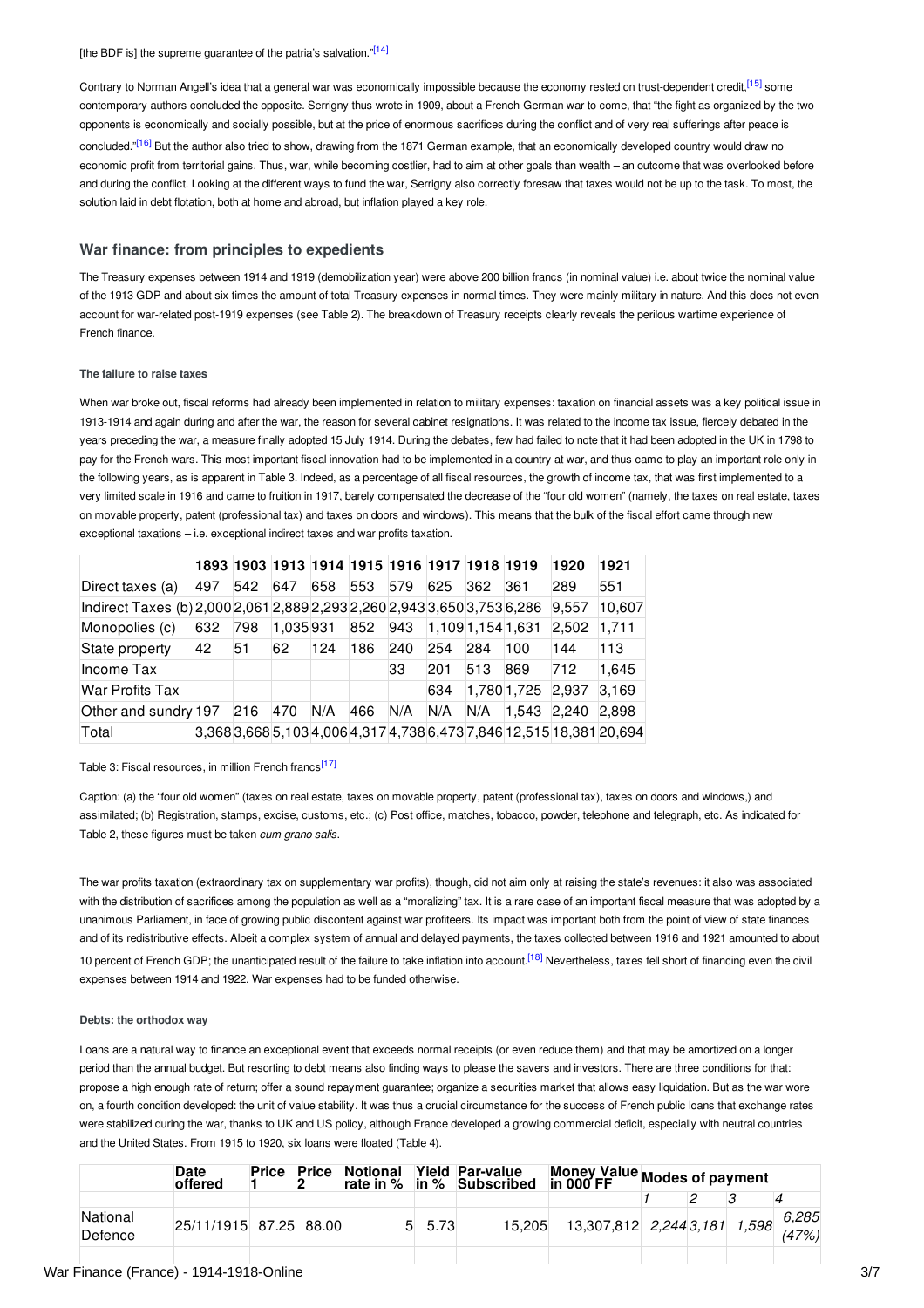| National                              | 5/10/1916  | 87.50 | 88.75         |                | $5 \quad 5.71$ | 11,514  | 10,082,453                     | 3,693 | 956 | 8          | 5,425              |
|---------------------------------------|------------|-------|---------------|----------------|----------------|---------|--------------------------------|-------|-----|------------|--------------------|
| Rafforman<br>Defence                  | 26/11/1917 | 68.60 | 69.20         | $\overline{4}$ | 5.83           | 14,882  | 10,209,073                     | 4,580 | 449 | 6          | $654\%$<br>(51%)   |
| National<br>Defence                   | 20/10/1918 | 70.80 | 71.70         | $\overline{4}$ | 5.65           | 31,303  | 22,163,223 13,255 1,412        |       |     | 250        | 7,246<br>(33%)     |
| <b>War Period</b><br>Total            |            |       |               |                |                | 72,904  | 55,762,560 23,772 5,998        |       |     | 1,862      | [24, 130]<br>(43%) |
| Redeemable                            | 19/2/1920  |       | 100.00 101.00 | 5              | 5.75           | 15.941  | 15,940,678 8,226               |       | 612 | 67         | 7,035<br>(44%)     |
| Loan of 1920 20/10/1920 100.00 101.15 |            |       |               | 6              | 6.00           | 28,088  | 28,088,861                     | 4,136 |     | 354 12,320 | 11,278<br>(40%)    |
| Post-War<br>Period Total              |            |       |               |                |                | 44.029  | 44,029,539 12,362              |       |     | 966 12,387 | 18,313<br>(42%)    |
| 3,5% Loan of<br>1914                  | 7/7/1914   |       |               | 3.5            | 3.85           | 805     | 732                            |       |     |            |                    |
| <b>Grand Total</b>                    |            |       |               |                |                | 117,737 | 100.52236.1346.96414.24942.443 |       |     |            |                    |

<span id="page-3-0"></span>Table 4: Permanent War Loans (*emprunts*), 1915-1921, in million francs (unless specified) [\[19\]](#page-5-19)

Caption: Price 1: price for full cash payment; Price 2: price for instalments payment; Yield calculated on cash payment. Modes of payment: 1: Paid in National Defence Treasury Bills (Bons de la Défense Nationale). 2: Paid in National Defence Bonds (Obligations de la Défense Nationale). 3: Paid in old Rentes etc. 4: Paid in cash (share of money value in cash, in percent). The "money value" column gives the gross receipt of the loan (neat value = gross value minus 1+2+3) and is in thousand francs. Yields are indicative.

<span id="page-3-1"></span>As the table demonstrates, the proportion paid in cash declined steadily during the war, meaning that savers and investors were swapping debts, further reducing the net resources of the Treasury. Besides, the lowering in interest rate from 1915-1916 to 1917-1918 appears as purely nominal: since the securities were offered well below par, the actual yield was much higher. In sum, albeit vigorous propaganda,<sup>[\[20\]](#page-5-20)</sup> interest rates rose and French investors swapped shorter-term lower-yield bonds for longer-term higher yields securities.

The second orthodox route to debt is to tap into foreign capital, a move the government would have resisted before the war, but which appeared to be necessary as soon as it broke out. The first reason was that the war provoked an immediate freezing of the international payments system operated in London: it was thus crucial to find resources directly in the supplying countries. Second, the sudden occupational shift of the population and the loss of ten of the most productive departments to the German forces led to a dramatic decline in output that had to be compensated for through imports, on an unprecedented scale. As soon as August 1914, loans proposals were made in the US, but the US government refused that JP Morgan lend to France. The British government stepped in and in the spring of 1915, the US government authorized France to float loans on Wall Street. From then on, foreign loans escalated, financed by massive foreign assets sales, while French gold was largely retained in France. Nevertheless, in the spring of 1917, French saleable assets were running short, and the US stepped into the alliance just in time to supplement declining private sources of funds (Table 5).

Henceforth, allied states' loans clearly dominated and, after the war, France never found such a ready access to foreign markets as she had experienced in the wake of both 1815 and 1871 defeats, but relied on the strong relationship built with a few prominent banks, most notably JP Morgan. Indeed, foreign debt had become a handicap to any sound financial policy. By its sheer size it represented a permanent menace on the French franc exchange rate while exacting a huge cost on public finances, which forced the state to resort to unorthodox methods to fund its budget: money supply was centre stage.

|                                    | 31 July<br>1914 | 1914        | 1915  | 1916                 | 1917   | 1918   | 1919          | 1920   | 1921                                                               | <b>Debt Charge</b> |               |
|------------------------------------|-----------------|-------------|-------|----------------------|--------|--------|---------------|--------|--------------------------------------------------------------------|--------------------|---------------|
|                                    |                 |             |       |                      |        |        |               |        |                                                                    | 31/7<br>1914       | 31/12<br>1921 |
| <b>Funded Debt</b>                 |                 |             |       |                      |        |        |               |        |                                                                    |                    |               |
| Perpetual                          | 21,922          |             |       | 32,889 43,608        | 51,278 | 91,988 |               |        | 88,366 102,073 100,438                                             | 656                | 4,587         |
| Term                               | 10,658          |             |       | 11.384 11.139        | 11,172 | 11,188 | 6,378         | 33.307 | 43.793                                                             | 292                | 2,638         |
| <b>Total Funded</b><br><b>Debt</b> |                 |             |       |                      |        |        |               |        | 32,580 32,800 44,273 54,747 62,450 103,176 104,744 135,380 144,231 | 948                | 7,225         |
| Annual Increase                    |                 |             |       | 220.00 11,473 10,474 | 7,703  | 40,726 | 1,568         | 30,636 | 8,851                                                              |                    |               |
| <b>Floating Debt</b>               |                 |             |       |                      |        |        |               |        |                                                                    |                    |               |
| <b>Bank of France</b>              |                 | 3.900       | 5,000 | 7,500                | 12,500 | 17,150 | 25,600        | 26,600 | 24,600                                                             |                    | 738           |
| <b>Bank of Algeria</b>             |                 |             | 75    | 25                   | 85     | 215    | 235           |        |                                                                    |                    |               |
| <b>Total Bank Loans</b>            |                 | 3.900       | 5.075 | 7,525                | 12,585 |        | 17,365 25,835 |        | 26,600 24,600                                                      |                    | 738           |
| Annual Increase                    |                 |             | 1.175 | 2,450                | 5,060  | 4,780  | 8,470         | 765    | $-2,000$                                                           |                    |               |
| <b>Treasury Bills</b>              | 427             | 2,046       |       | 7,006 12,618         | 19,551 | 22,918 | 47,934        | 51,191 | 60,362                                                             |                    | 3,978         |
| Other                              | 1,181           | 752         | 140   | 171                  | 211    | 504    | 1,639         | 1,880  | 2,987                                                              |                    | 99            |
| <b>Total Treasury</b>              |                 | 1,608 2,798 |       | 7,146 12,789         | 19,762 | 23,422 | 49,573        | 53,071 | 63.349                                                             |                    | 4,077         |
| Annual Increase                    |                 | 1,190       | 4,348 | 5,643                | 6,973  | 3,660  | 26,151        | 3,498  | 10,278                                                             |                    |               |
|                                    |                 |             |       |                      |        |        |               |        |                                                                    |                    |               |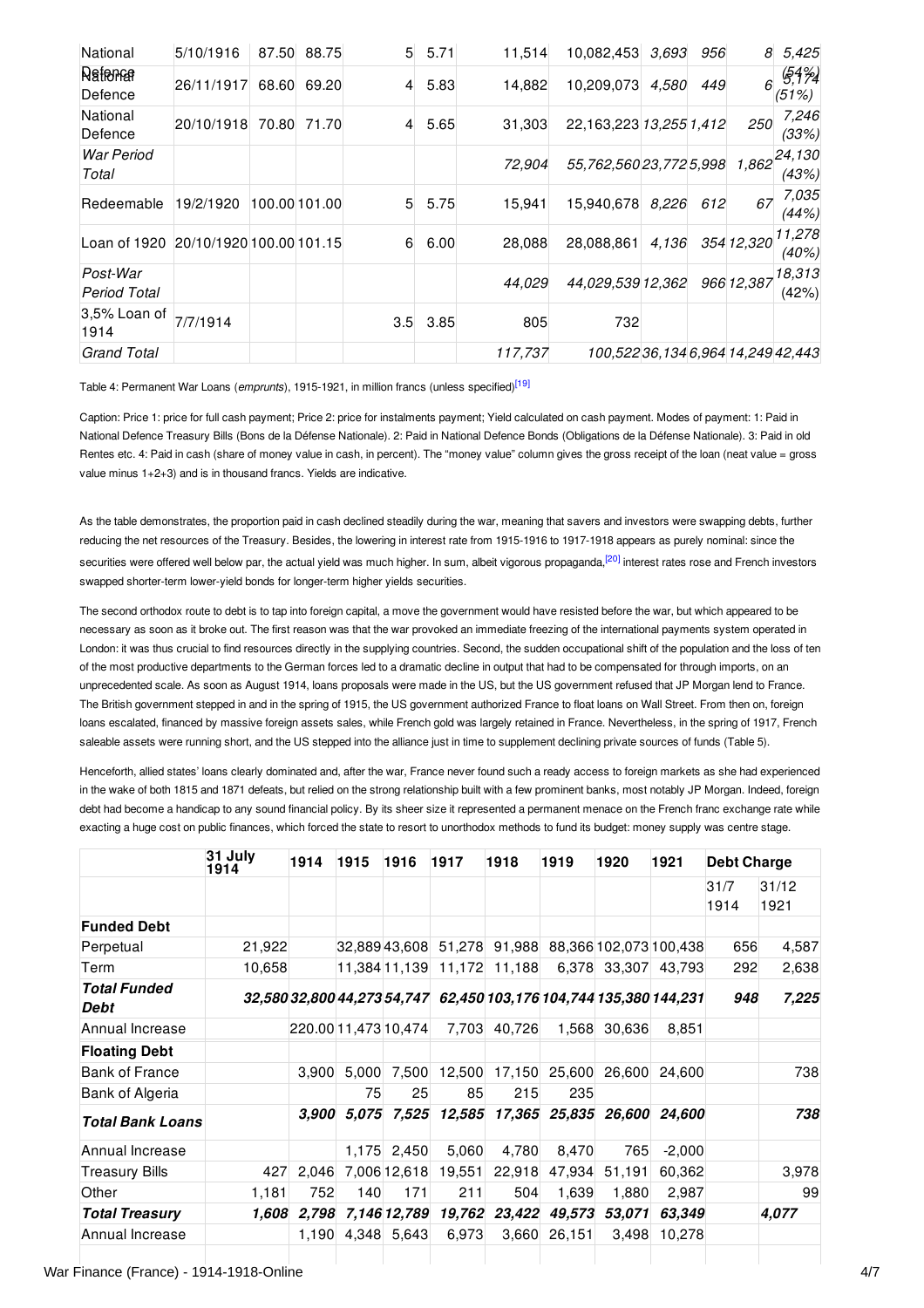| <b>Total Floating</b>                  |     |       |           |              |        |        |        | 1,608 6,698 12,221 20,314 32,347 40,787 75,408 79,671 87,949        | 18  | 4,815  |
|----------------------------------------|-----|-------|-----------|--------------|--------|--------|--------|---------------------------------------------------------------------|-----|--------|
| <b>P&amp;M</b> Internal<br><b>Debt</b> |     |       |           |              |        |        |        | 34,18839,49856,49475,061 94,797 143,963 180,152 215,051 232,180     | 966 | 2,040  |
| <b>Foreign Debt</b>                    |     |       |           |              |        |        |        |                                                                     |     |        |
| USA Nation                             |     |       |           | 5,853        | 10,489 | 16,500 | 16,500 | 17,356                                                              |     |        |
| USA Market                             | 207 |       | 400 2,323 | 3,330        | 3,064  | 1,929  | 1,246  | 1,190                                                               |     | 56     |
| <b>Total USA</b>                       | 207 | 400   | 2,323     | 9,183        | 13,553 | 18,429 | 17,746 | 18,546                                                              |     | 56     |
| UK Nation                              |     | 726   | 3,354     | 7,897        | 10,594 | 11,463 | 11,979 | 14,279                                                              |     |        |
| UK Market                              | 303 | 845   | 1,766     | 2,127        | 1,891  | 2,147  | 1,930  | 1,728                                                               |     | 01     |
| <b>Total UK</b>                        | 303 | 1.571 | 5.120     | 10,024       | 12,485 | 13,610 | 13.909 | 16,007                                                              |     | 01     |
| Other                                  |     |       |           | 196          | 1,452  | 1,541  | 1,215  | 1,010                                                               |     | 60     |
| <b>Total Foreign</b><br>Debt           | 510 |       |           |              |        |        |        | 1,971 7,443 19,403 27,490 33,580 32,870 35,563                      |     | 317    |
| Annual Increase                        |     | 1.461 |           | 5,472 11,960 | 8,087  | 6,090  | $-710$ | 2,693                                                               |     |        |
| <b>Grand Total</b>                     |     |       |           |              |        |        |        | 34,188 40,008 58 465 82,504 114,200 171,453 213,732 247,921 267,743 | 966 | 12,357 |
| Annual Increase                        |     |       |           |              |        |        |        | 18,457 24,039 31,696 57,253 42,279 34,189 19,822                    |     |        |

<span id="page-4-2"></span>Table 5: French national debt, million French francs, as of 31 December (unless specified)<sup>[\[21\]](#page-5-21)</sup>

Caption: Foreign debt at historical value.

#### <span id="page-4-0"></span>**The monetary resource**

<span id="page-4-3"></span>As is shown in Table 2, long-term debts and fiscal resources could not meet the level of expenses necessitated by a [total](http://encyclopedia.1914-1918-online.net/article/controversy_total_war) war over four years long. The difference was paid for by printing money and short-term debt – i.e. monetary resources – that led to inflation. The phenomenon was completely new, since it never took the accelerating pace of previous monetary crises (1719-1720, 1792-1797) leading to a final crash, but was kept in check by state controls, a circuit policy<sup>[\[22\]](#page-5-22)</sup> and an enduring – if shaken – trust of the French people in their currency. Thus, money supply and prices increased about four-fold during the war, and 25 percent more during the post-war era, leading to Poincaré's stabilization of the franc in 1928 at 20 percent of its pre-war value in gold.<sup>[\[23\]](#page-5-23)</sup>

<span id="page-4-4"></span>This resource came in three forms: first, a transitory one, was the use of Treasury notes to pay for military supplies, a very inconvenient payment system that was discontinued early in 1915; second, a very durable one that became a key political issue: the "advances" (renewable short-term loans) by the Banque de France and the Banque de l'Algérie (Tables 2 and 5); and third, the development of a floating debt, i.e. a short-term debt (three months to one year maturity) that became a natural outlet for the liquidity in excess within the French economy. The floating debt was transformed in a propaganda tool by the cunning name change that came in September 1914, which transformed overnight the Treasury Bonds in National Defence Bonds. The success was such that small denominations – as small as 5 and 20 FF – were decided in 1915, and a shorter maturity, one month, was introduced in April 1918. Thus, this short-term debt was essentially a roll-over debt that could be only partially consolidated into the annual perpetual flotation and necessitated enough public trust to have them redeemed and reissued at each fixed maturity.<sup>[\[24\]](#page-5-24)</sup>

|      |    | Year Fiscal resources in % Monetary resources in % Debt resources in % |    |
|------|----|------------------------------------------------------------------------|----|
| 1914 | 40 | 55                                                                     |    |
| 1915 | 18 | 40                                                                     | 42 |
| 1916 | 14 | 43                                                                     | 43 |
| 1917 | 15 | 43                                                                     | 42 |
| 1918 | 15 | 48                                                                     | 37 |
| 1919 | 18 | 54                                                                     | 29 |

## <span id="page-4-5"></span><span id="page-4-1"></span>**Conclusion: The post-war overhang: money, debts and reparations**

<span id="page-4-6"></span>Table 6: Breakout of war finance resources<sup>[\[25\]](#page-5-25)</sup>

<span id="page-4-8"></span><span id="page-4-7"></span>It remains common to read that taxes financed 4 percent of French war expenses,<sup>[\[26\]](#page-5-26)</sup> a good reason why inflation was untameable after the war. However the way this figure is calculated is problematic. Bertrand Blancheton, concentrating on 1914-1918, found that taxes accounted for 15 percent of public expenses, a close call to Georges Henri Soutou's at 14 percent.<sup>[\[27\]](#page-5-27)</sup> Secondary sources (Table 6) give comparable figures that considerably reduce the discrepancy between France and other warring countries. Nevertheless, this does not mean that the conflict did not entail large and enduring consequences on French finance. Three of them, among many, are outstanding and show that, in many respects, the French financial situation resembled more that of Germany than that of the UK.

<span id="page-4-10"></span><span id="page-4-9"></span>First, the war proved very detrimental to the Paris financial market: it never recovered its former glory – it was even overtaken in quantitative terms by Amsterdam during most of the interwar period – but its relative decline reinforced the relative weight of the banking sector to the market finance sector, a trait that endured until today.<sup>[\[28\]](#page-5-28)</sup> The birth of new banks, especially semi-public banks, during or immediately after the war (Crédit national,<sup>[\[29\]](#page-6-2)</sup> BNFCE and Crédit populaire) reinforced that shift towards bank-based finance.

Second, the war was instrumental in the development of banking accounts in the French population. This stemmed first from the "circuit policy", designed War Finance (France) - 1914-1918-Online 5/7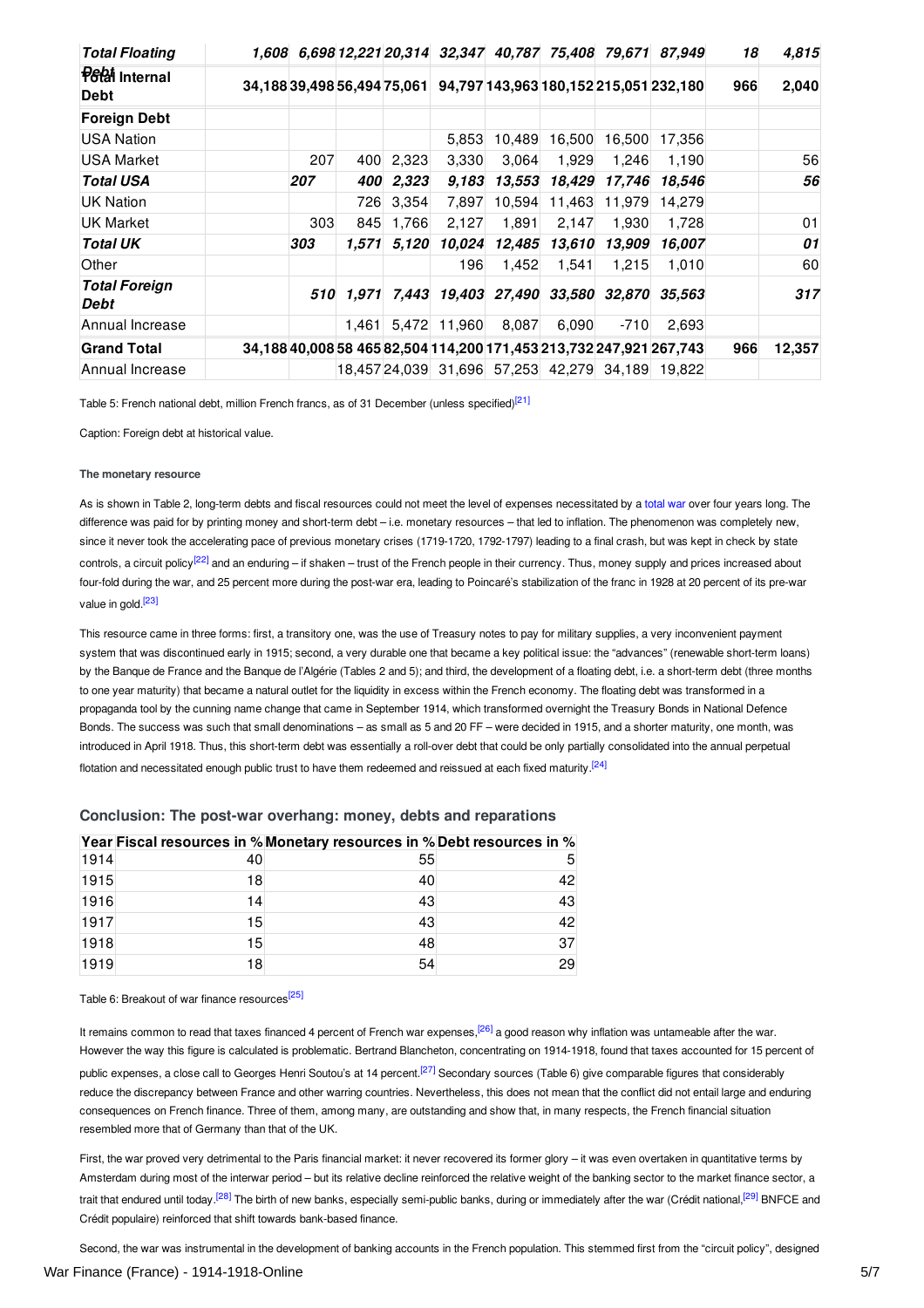to sterilize excesses in the money supply in order to reduce the inflationary gap, a policy that was also furthered by the 1917 creation of "Chèques postaux" (Postal bank current accounts) and the payment of war pensions and damage reparations by checks. Thus, the monetary patterns strongly evolved, with the vanishing of gold and silver coins, and the growing use of banknotes and deposit money.

<span id="page-5-29"></span>Third, monetary finance proved very durable. After the large debt issues of 1919 to 1924, the Crédit national had to rely, to pay for the war damages indemnities, upon the Treasury resources, which themselves were very much related to the BDF's advances and the floating debt. Such large money issuance explains how France repaid its large internal debt: through inflation. From 1914 to 1919, prices had been multiplied by 3.6 to four, and in 1926, by about five,<sup>[\[30\]](#page-6-3)</sup> i.e. the devaluation factor adopted by the 26 June 1928 stabilization law creating the new gold-based "Franc Poincaré". These lessons of inflation-financed and erased debt were not to be lost a decade later.

Patrice Baubeau, Université Paris Ouest Nanterre / Institutions et dynamiques historiques de l'économie et de la Société

#### Section Editor: Nicolas [Beaupré](http://encyclopedia.1914-1918-online.net/contributors/Nicolas_Beaupr�)

#### <span id="page-5-0"></span>**Notes**

- <span id="page-5-1"></span>1. [↑](#page-0-1) Durevall, Dick / Henrekson, Magnus: The Futile Quest for a Grand Explanation of Long-Run Government Expenditure, Journal of Public Economics, August 2011, volume 95(7-8), pp. 708-722. The question of a Wagner's Law explanation of the growth of French public expenses has also been refuted by Delorme, Robert / Delorme, Christine: L'Etat et l'économie, Un essai d'explication de l'évolution des dépenses publiques en France (1870-1980), Paris 1983.
- <span id="page-5-2"></span>2. [↑](#page-0-2) See synthetic table in Occhino,Filippo / Oosterlinck, Kim /White, Eugene: How much can a victor force the vanquished to pay? France under the Nazi boot, Journal of Economic History, 68/1 (2008), table 2, p. 8.
- <span id="page-5-3"></span>3. [↑](#page-0-3) Fisk, Harvey Edward: French Public Finance in the Great War and Today: With Chapters on Banking and Currency, New York et al. 1922, p. 2. Both Japan and the Boer wars are deducted and colonial expenses included. Percentages may not add to 100 due to rounding.
- <span id="page-5-4"></span>4. [↑](#page-1-1) Truchy, Henri: Les finances de guerre de la France. Paris et al., 1926, p. 1.
- <span id="page-5-5"></span>5. [↑](#page-1-2) Girault, René: Place et rôle des échanges extérieurs, in Braudel, Fernaud / Labrousse, Ernest (eds): Histoire économique et sociale de la France, volume IV.1-2. Paris 1980, table p. 238.
- <span id="page-5-6"></span>6. [↑](#page-1-3) Serrigny, Bernard: Les conséquences économiques et sociales de la prochaine guerre: d'après les enseignements des campagnes de 1870-71 et de 1904-05, préface de Frédéric Passy, Paris 1909, p. 100.
- <span id="page-5-7"></span>7. [↑](#page-1-4) Fisk, French Public Finance in the Great War and Today 1922; Truchy, Henri: Les finances de guerre de la France, Paris et al. 1926; Germain-Martin, Louis: Les finances publiques de la France et la fortune privée (1914-1925), Paris 1925, p. 444.
- <span id="page-5-8"></span>8. [↑](#page-1-5) The 12 August 1870 law had two distinct provisions, the first one giving legal tender to Banque de France's banknotes, and the second suspending banknotes convertibility into precious metals. The law of 1875 that planned the return to convertibility maintained the legal tender regime.
- <span id="page-5-9"></span>9. [↑](#page-1-6) Alphonse de Rothschild, in 1896. See Vignat, Régine: La Banque de France et l'Etat (1897-1920): la politique du gouverneur Pallain, unpublished PhD dissertation, December 2001, Nanterre University, 3 volumes, p. 813.
- <span id="page-5-10"></span>10. [↑](#page-1-7) Truchy, Les Finances de Guerre 1926, pp. 64-65.
- <span id="page-5-11"></span>11. [↑](#page-1-8) Vignat, La Banque de France, p. 146.
- <span id="page-5-12"></span>12. [↑](#page-1-9) Conventions du 11 novembre 1911 and secret addendum, Banque de France archives.
- <span id="page-5-13"></span>13. [↑](#page-1-10) Serrigny, Les conséquences, p. 119.
- <span id="page-5-14"></span>14. [↑](#page-2-3) Vignat, La Banque de France, p. 181.
- <span id="page-5-15"></span>15. [↑](#page-2-4) Angell, Norman: The Great Illusion, translated into French: La Grande Illusion. Paris 1910, pp. XX-331.
- <span id="page-5-16"></span>16. [↑](#page-2-5) Serrigny, Les conséquences, p. 11.
- <span id="page-5-17"></span>17. [↑](#page-2-6) Fisk, French Public Finance in the Great War and Today 1922, pp. 185-186.
- <span id="page-5-18"></span>18. [↑](#page-2-7) Hautcœur, Pierre-Cyrille: Taxation and the measurement of corporate profits. The case of the 1916 tax on war profits, working paper, PSE, May 2005.
- <span id="page-5-19"></span>19. [↑](#page-3-0) Fisk, French Public Finance in the Great War and Today 1922, p. 18 and Germain-Martin, Ibid., p. 179.
- <span id="page-5-20"></span>20. [↑](#page-3-1) di Jorio, Irène / Oosterlinck, Kim /Pouillard, Véronique: Advertising, Propaganda and War Finance: France and the US during WWI, working paper, 2006, p. 53.
- <span id="page-5-21"></span>21. [↑](#page-4-2) Fisk, French Public Finance in the Great War and Today 1922, pp. 26-28.
- <span id="page-5-22"></span>22. [↑](#page-4-3) Circuit policy: a financial policy that aims at financing the state through monetary issuance while preventing the inflationary impact of this issuance by funneling the extra money towards public debt. When the circuit is "closed", which is never perfectly achieved, all issued money comes back to the Treasury through bills and bonds net purchases. Such a policy implies some measure of financial repression: prices control, exchange rates control, foreign trade restrictions, etc.
- <span id="page-5-23"></span>23. [↑](#page-4-4) Blancheton, Bertrand: Le Pape et l'Empereur. La Banque de France, la direction du Trésor et la politique monétaire de la France (1914-1928), Paris 2001.
- <span id="page-5-24"></span>24. [↑](#page-4-5) Germain-Martin, Louis: Les finances publiques de la France et la fortune privée (1914-1925), Paris 1925, p. 150.
- <span id="page-5-25"></span>25. [↑](#page-4-6) Truchy, Les finances de guerre de la France 1926.
- <span id="page-5-26"></span>26. [↑](#page-4-7) Occhino / Oosterlinck /White, How much can a victor?
- <span id="page-5-27"></span>27. [↑](#page-4-8) Soutou, Georges-Henri: Comment a été financée la guerre", in de La Gorce, Paul-Marie: La Première Guerre mondiale, volume 1, Paris 1991, p. 284.
- <span id="page-5-28"></span>28. [↑](#page-4-9) Baubeau, Patrice / Ögren, Anders: "Determinants of National Financial Systems: the role of historical events," in Baubeau, Patrice / Ögren, Anders (eds): Convergence and Divergence of National Financial Systems: Evidence from the Gold Standards, 1871-1971, London 2010, pp. 127- 143.